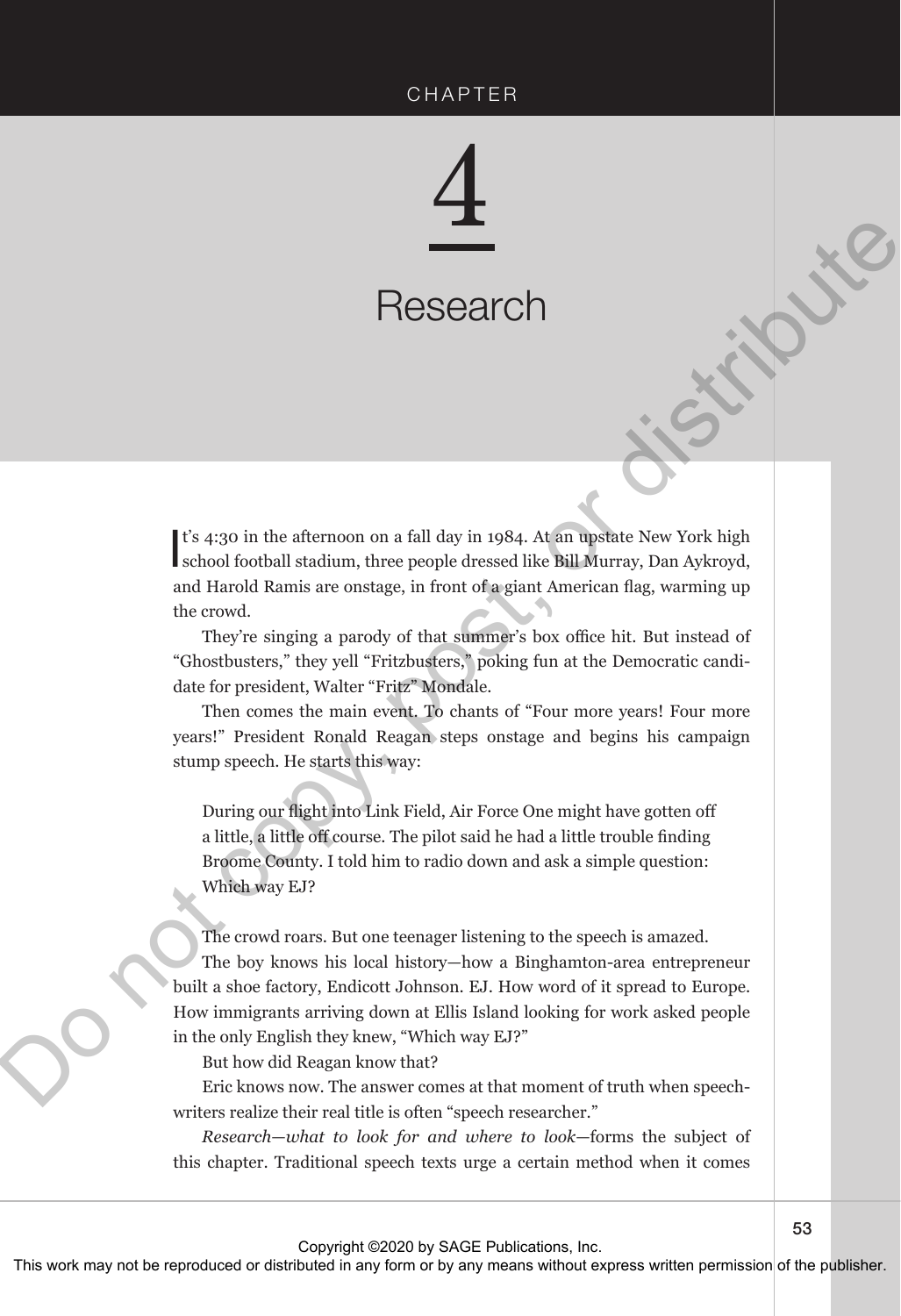## 54 | PART I Laying the Foundation

to research: select a topic, narrow it, investigate different views, and evaluate every source for VCR (validity, currency, and reliability).

That's great when you have the time. But in politics, you're more likely to experience what Bob did while working for House Majority Whip David Bonior. Once, Bonior walked by Bob's desk at about 11:45 in the morning and said, "I think I want to do a one-minute." One-minutes are the sixty-second speeches any member of Congress can deliver in the half-hour after the House goes into session. to experience what blood deliver when the repressed or distributed in any form or between the repression of the contents or  $\alpha$  contents or the contents or distributed in any means were repressed or the publisher. And an

"Great. When do you need it?"

"Noon."

Not much time for research when you're typing as fast as you can, pulling a draft from the printer, and racing up the back stairs of the Capitol and onto the floor just before your boss walks to the lectern.

In politics, one constant is the impossible deadline. That doesn't make research less important. It is essential in political life. Much of what traditional textbooks urge does get done in a political office—by someone, at some point.

There are three key areas, though, that speechwriters should research themselves:

- The event—the logistics about the group, audience, format, and venue
- The ideas—the substantive points you'll make
- The poetry—the stories, examples, and quotes that can enhance the ideas

For each, we begin with the basics: what you need to find and the sources that help.

# RESEARCHING THE EVENT

#### *"Hey there."*

You look up. Looming over you is a legislative assistant, the LA—or your boss's scheduler; the chief of staff; or, depending on where you work, maybe the boss.

"We've got a speech to some trade group. They put it on the schedule yesterday. Need it by tonight."

The ubiquitous *they*. That's so you know complicating your life isn't their fault.

"No problem," you say, wondering what you'll have to cancel to get it done. Dinner? Certainly the softball game. "You got the invitation?"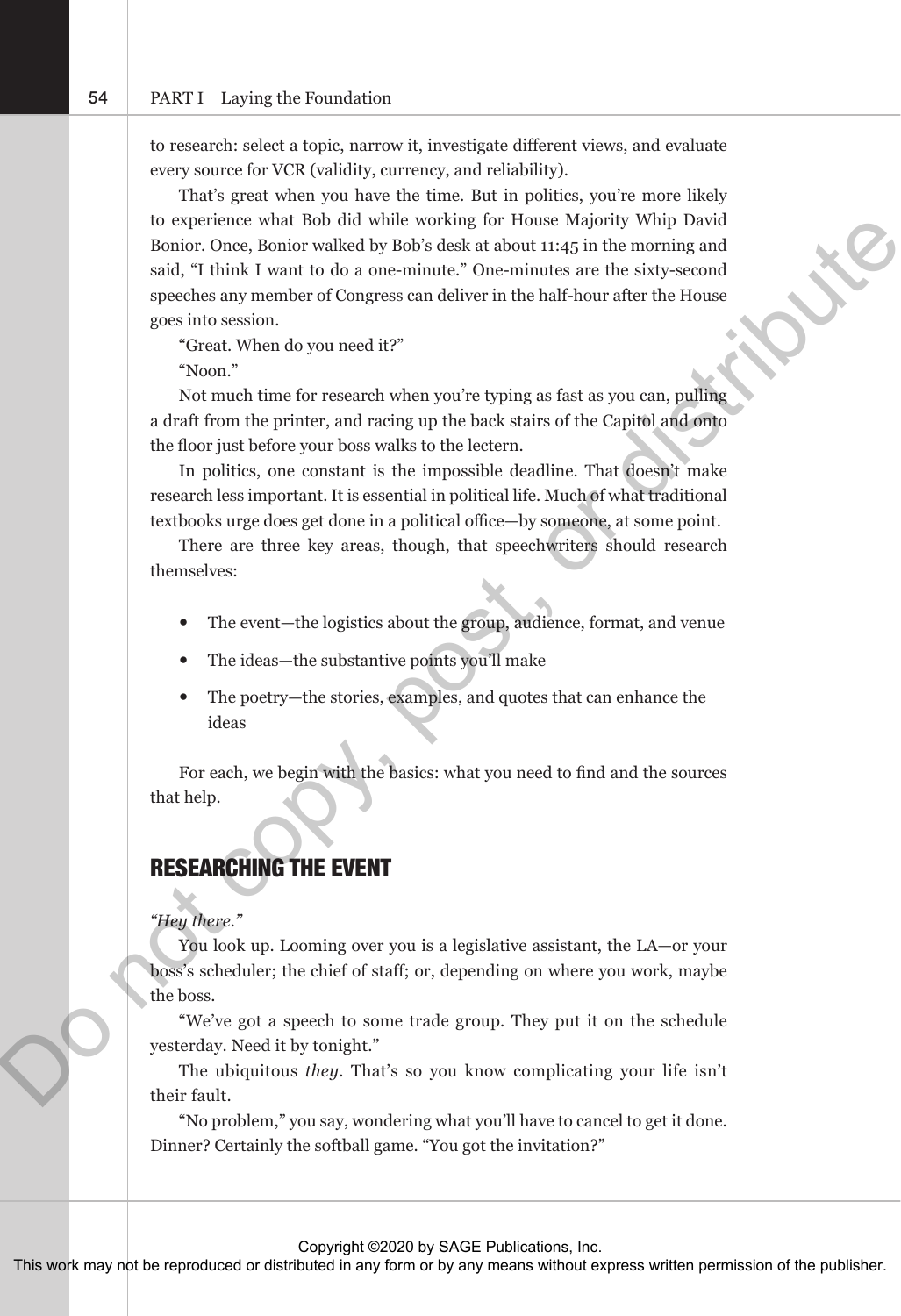And soon you do. It tells you the date, time, place, and maybe a sentence about the group's mission and what it hopes to hear. But you have questions the invitation doesn't answer, starting with one that goes to a steadfast rule of persuasion.

## **Who is the audience?**

How large is it? If the audience is forty people, talking points might be more appropriate than a formal text. If it's a thousand, you might want to use a teleprompter.

Knowing your audience also means answering the questions that fall under the catch-all term we described in Chapter 3: *demographics*. Age, religion, sex, income—knowing this and more about your listeners provides clues to what will make people cheer or sit on their hands. The two three and the results are the results of the results with the reproduced or the reproduced or the reproduced in any form or by any means are also proposed in any form or between the publisher. This content is a me

You'll want to know:

## *Why did this group invite you or your boss to speak?* Are

audience members likely to be happy or upset about a vote—and should you write about that?

*Has the speaker appeared before this group in the past?* If so, when, and what was the context?

*Whom does this crowd admire?* Will quoting people, mentioning their accomplishments, or recognizing them if they are in attendance have particular resonance?

*Does the audience include "influencers"—other legislators and policy makers?* Will acknowledging their interests help further yours?

*What about members of the media?* While these days, it's best to be safe and assume that someone will share whatever is said, you and your speaker will want to know if the event is officially "on the record" or not.

Now you have a clearer picture of the audience. But you need to ask logistical questions, too.

*Where is the speech: what town, what building, what room?* Did anything significant happen in that spot, recently or in history?

*What's the setup of the room: dais with a podium, auditorium style, round tables?* Will it be awkward for the speaker to go down into the crowd to shake hands and mingle? Or does the group expect that?

*What does the stage look like?* Are there screens, and what's on them? Should you use slides or video?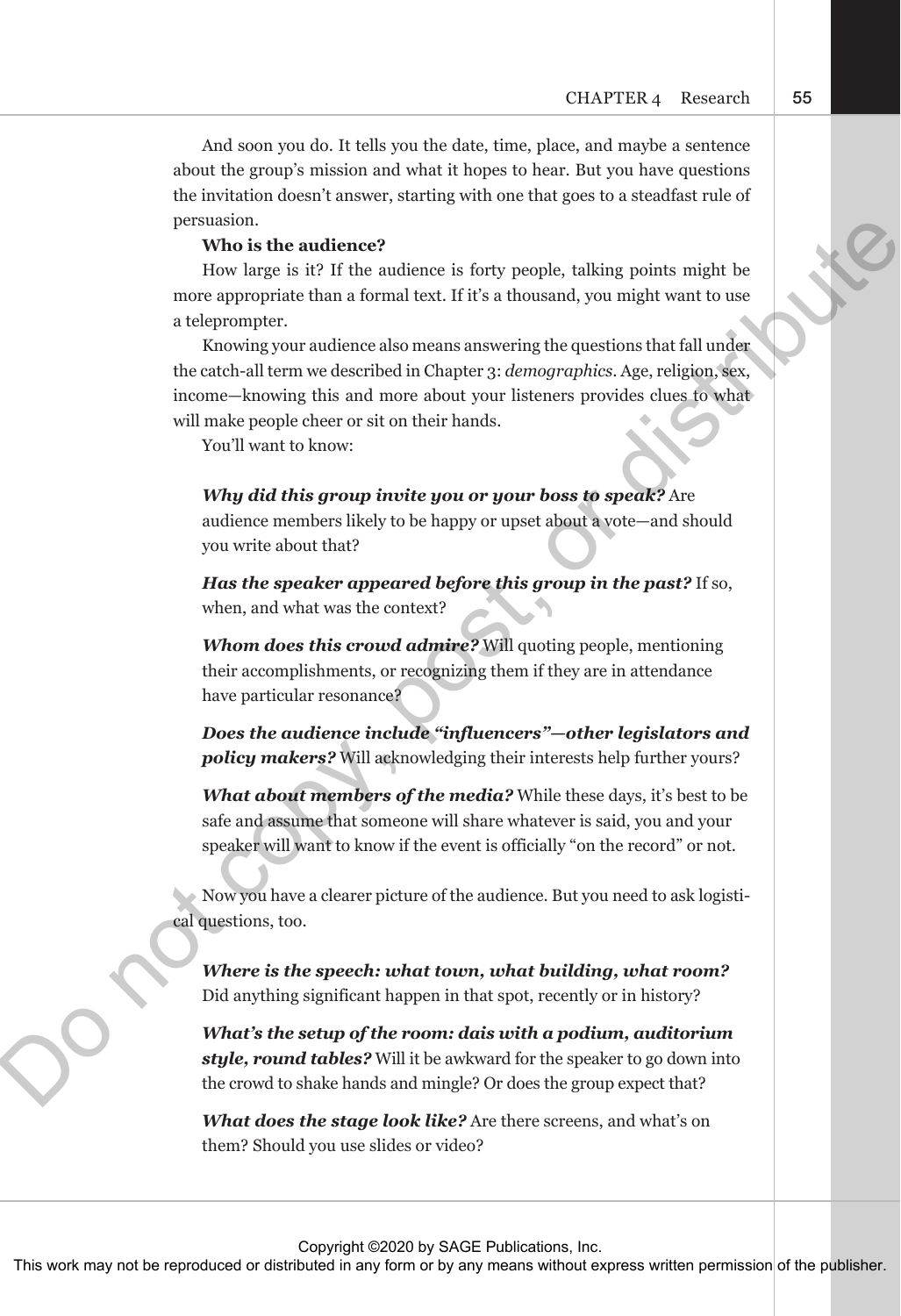*Is there Q&A after the speech?* If so, what tough questions are people likely to ask? Do you want to deal with those questions preemptively in the speech, where you can shape an answer the way you want?

*Who else is on the program?* Who is introducing the speaker; do they know each other?

*What time of day is the speech?* Audience members are likely to be more focused for a serious policy discussion during a morning keynote than they would be during an after-dinner speech or a reception where everyone is standing and trying to balance a plate of hors d'oeuvres with a glass of wine.

*How long is the time slot; how long have the organizers asked your boss to speak?* Conference organizers often divide up speakers into 30- to 60-minute segments. That doesn't mean speakers have to talk that long. In fact, we recommend they don't. "Typically," writes educator and researcher Wilbert McKeachie, "attention increases from the beginning of the lecture to 10 minutes into the lecture and decreases after that point."1 There is a reason TED Talks are 18 minutes or less. As curator Chris Anderson puts it, "18 minutes is short enough to hold people's attention span . . . it's also long enough to say something that matters."<sup>2</sup> The results of the reproduced or distributed in any form or the results of the results with the results of the results of the results are a series without the results are a series with the publishers are placed in any for

Questions about audience, venue, and format influence what issues to cover, how to cover them, and for how long. That's why many speechwriters, the authors included, start with this list of questions, sometimes taped to the wall next to their computer.

# Sources That Work

## Other Staffers

Even if your boss is a state legislator, you can be almost certain that someone on staff or at the state party headquarters has worked with the group that issued the speaking invitation. Those people will know about the event why the invitation came, what the group cares about, and whether it wants a Q&A. Call them. They will also know who can answer the questions they can't. Beyond these specific questions, they will want to be involved, and you will want them to be. They'll add expertise, and the relationship you build will come in handy later.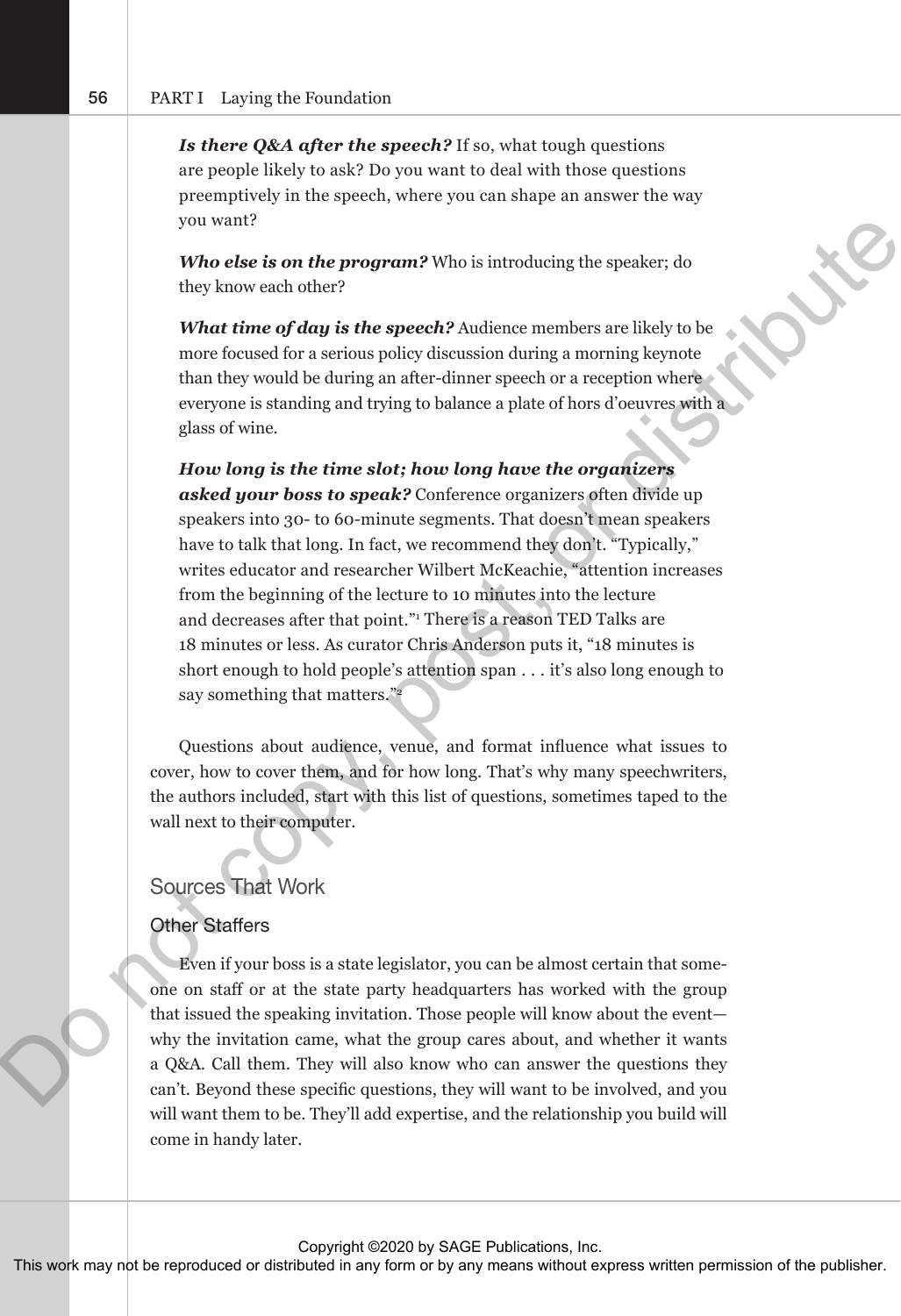## The Group's Communications Director

Always deal with communications directors. The odds are they can answer a lot of questions themselves, and if they refer you to other people, using their name will get you faster and more candid results. Meanwhile, since communications directors often have an eye for effective detail, you can pick up important information about the event.

## The Website

Often the group's website provides important details about the event not included with the invitation: ticket prices, a picture of the hall, info on other speakers. Exploring the website has many other uses as well. Clicking through issues, speeches, the "About" section, or the "Our History" tab for half an hour should give you plenty of useful information.

## RESEARCHING THE IDEAS

Like your family doctor, a speechwriter can't know everything about every issue. That's what specialists are for. In politics, all staffers are specialists. Learn to use them. Speeches take a team effort. Even if you are listed on a staff roster as *the* speechwriter, don't think you're on your own. Other staffers should know off the top of their heads what might take you a day to find out. And buried somewhere under the piles of memos, bills, clips, and reports on their desks is material you should read.

Equally important, political speeches shouldn't start from scratch. Whether you're writing a floor speech on a fisheries bill or a convention keynote on children's health, memos and white papers covering these issues already exist. Ask around the office. Explore the research services available for Congress, state legislatures, or executive agencies. Whether you are the sole staffer for a smalltown alderman or one of many legislative assistants for a U.S. senator, the times that *nothing* exists for you to use will be very, very rare. Your workload is too great to ignore those who can help. may their name will get you have reproduced to the representation, the representation of the reproduced or distributed in any form or by any means with the result of the publisher. Exploring the production that we are not

## Sources That Work

## Other Staffers

Just as other staffers are vital sources about the event, they also know issues. But like you, your fellow staffers are overworked. That doesn't mean they're too busy to sit down and talk about what should be in the speech. And they'll happily hand you a stack of memos, too.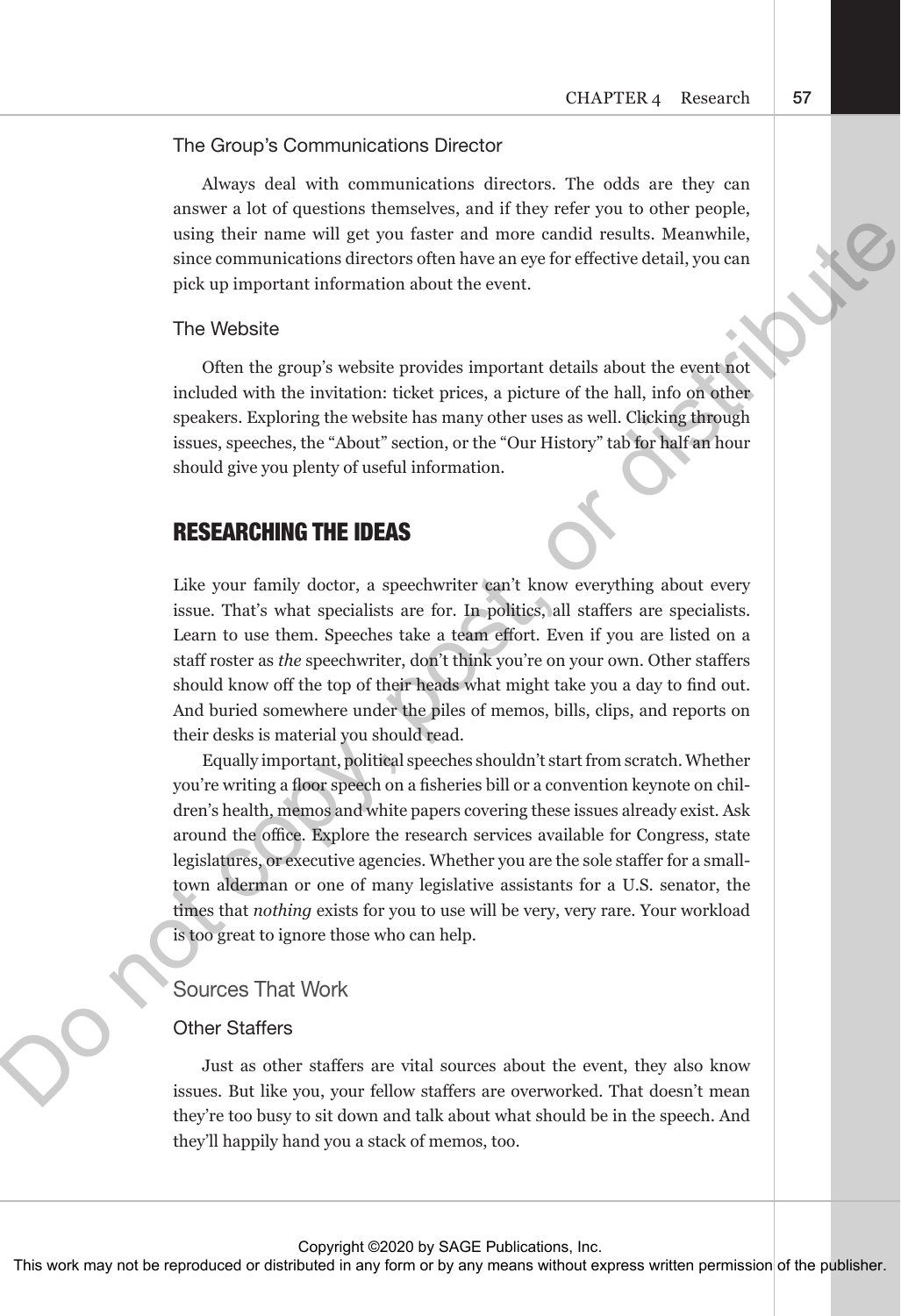While you must check for conflict-of-interest problems, you might also ask staffers from cabinet agencies for ideas, or even the media relations staff of the group that sent the invitation. To let them *write* the speech, or even a draft, would be both unethical and fraught with danger. To see what approaches they value or seek out their views on a policy, though, makes good sense.

Just remember that you're consulting people for source material, not for actual writing. Speechwriters sometimes laugh at the clichés and turgid boilerplate that other staffers are known to suggest. We're ashamed to admit we've been known to join the laughter. But who cares about the writing style of a policy expert? *You* know why active verbs are essential to a speech on the stimulus package. Policy wonks know how the stimulus actually works. even at the reproduced or the reproduced or distributed in any form or by any means when positive any form or by any means we are produced to the result with the publisher. The publisher and the colicity of the publisher

## Old Speeches

The story you'll find in this chapter's "Behind the Scenes" box is here not just as an interesting bit of historical trivia but as an object lesson for speakers and speechwriters. Like those Martin Luther King Jr.'s aides in 1963, staffers sometimes complain about hearing the same old material. Pay no attention.

First, powerful material doesn't grow on trees. Finding something good, then discarding it, is like throwing out a great recipe for chocolate chip cookies because you've already made a batch.

Second, audiences are most likely hearing material for the first time. They haven't been overexposed the way some staffers have.

Third, even listeners who have heard the speaker want to hear the greatest hits. Nobody goes to a Rolling Stones concert and says, "I hope Mick skips 'Satisfaction.'" In politics, the well-known lines can create a sense of communal anticipation and shared accomplishment. Think about the Bernie Sanders stump speech in 2016.

Our campaign's financial support comes from more than 1 million Americans who have made more than 3.7 million individual contributions. That is more individual contributions than any candidate in the history of the United States up until this point in an election.

And, you know what that average contribution was? [Crowd yells in response] Twenty-seven dollars!

If Sanders skipped this "call and response," the crowd would have felt deprived. He also would have deprived himself of the chance to remind people why they supported him and bask in the applause. Recycled material allows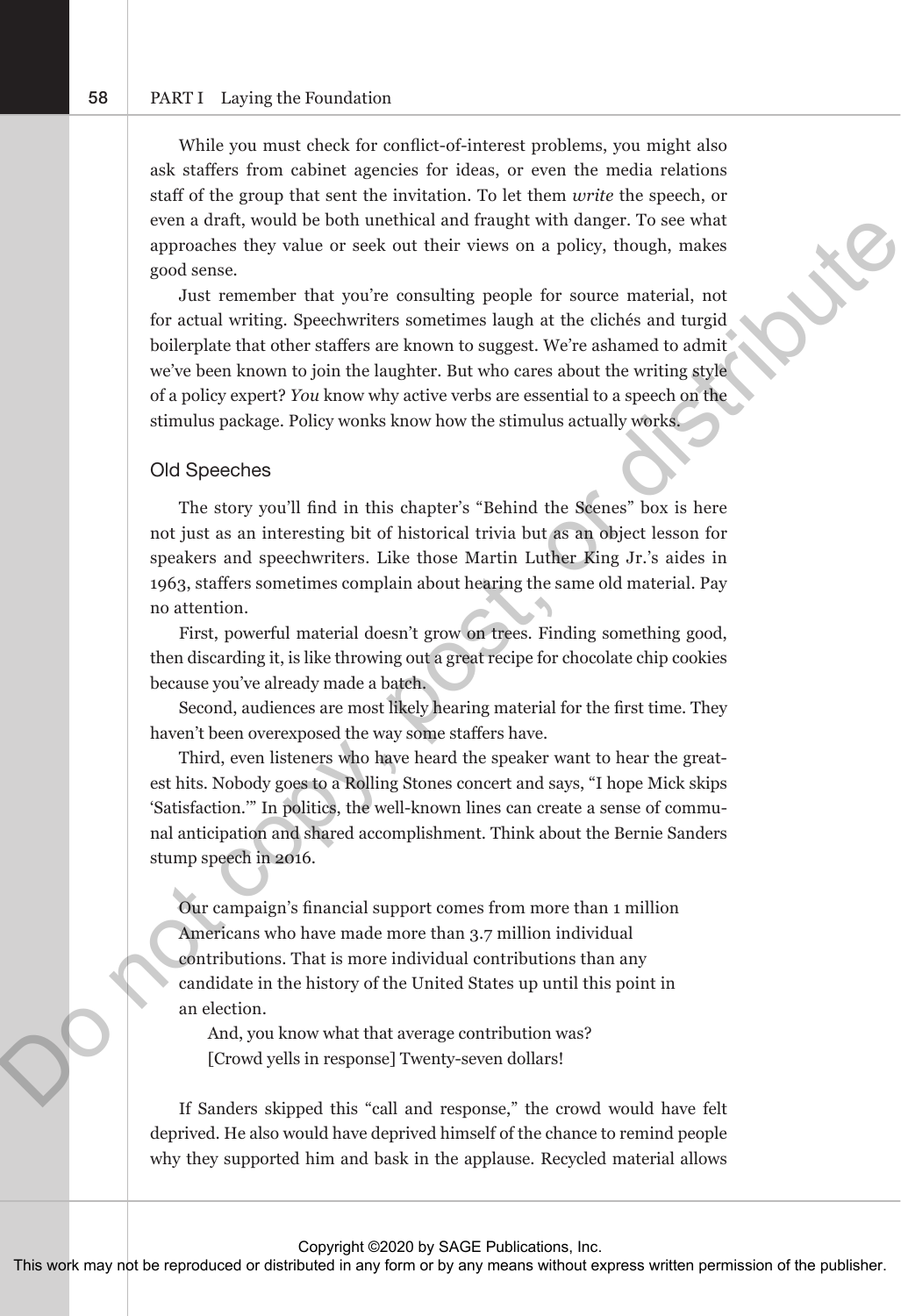speakers to recite lines and, like any actor, get good at them. It lets them look out at the crowd and build smoothly toward a climax with the confidence that comes only from knowing the material.

Political speech is one time when familiarity shouldn't breed contempt. Everyone in politics has seen candidates stammer over a stump speech at the start of a campaign—and become powerful before Election Day. Practice makes perfect. As you amass the material you will use in a new speech, begin by looking back at old ones to see what's worth using again.

## Journals and Magazines

Serious does not mean dry. The term *magazine* derives from the rooms that used to store ammunition. Today, plenty of magazines hold the ammunition politicians need. The *Atlantic*, the *New Yorker*, the *Economist*, *National Review*, the *New Republic*, and the *Nation*, as well as publications geared toward technology, the workplace, and the economy, like *Inc.*, *Fortune*, *Wired*, and *Fast Company*, all feature interesting articles, full of substantive nuggets to use—or to note and file for later.

Beyond providing ammunition, sources like the ones mentioned have the broadening effect those who speak or write about complex issues need.

And because people in political life can't limit their concerns to narrowly partisan issues, we also suggest including a regular diet of academic journals, whether about global issues like *Foreign Affairs*, or economic issues like *Harvard Business Review*, or specifically politics like the *American Journal of Political Science* or *Presidential Studies Quarterly*, or specifically the intersection of speech and government like *Rhetoric and Public Affairs.* Political spokes is one that we controllarities whould be received or there is a controllarities of the controllarities with the publisher. Because the matter of the publisher and boosts points and with the publisher. Bec

With so many magazines and academic journals now online, you may need to subscribe. It's worth it. The authors spend some time every day—usually with morning coffee—clicking through our favorite list to see what piques our interest.

You should also make a conscious attempt to read views you oppose. It is sometimes uncomfortable. We are as subject to cognitive dissonance as anyone else. But we all need to escape the limitations of an office or circle of friends where everyone shares the same biases.

### Web-Based Research

With so much content online, it's easy for deceptive websites to fool harried researchers. Writers, beware.

It is also easy to overdo web-based research. You don't have to become an expert; for most political speeches, it's a waste to spend hours and hours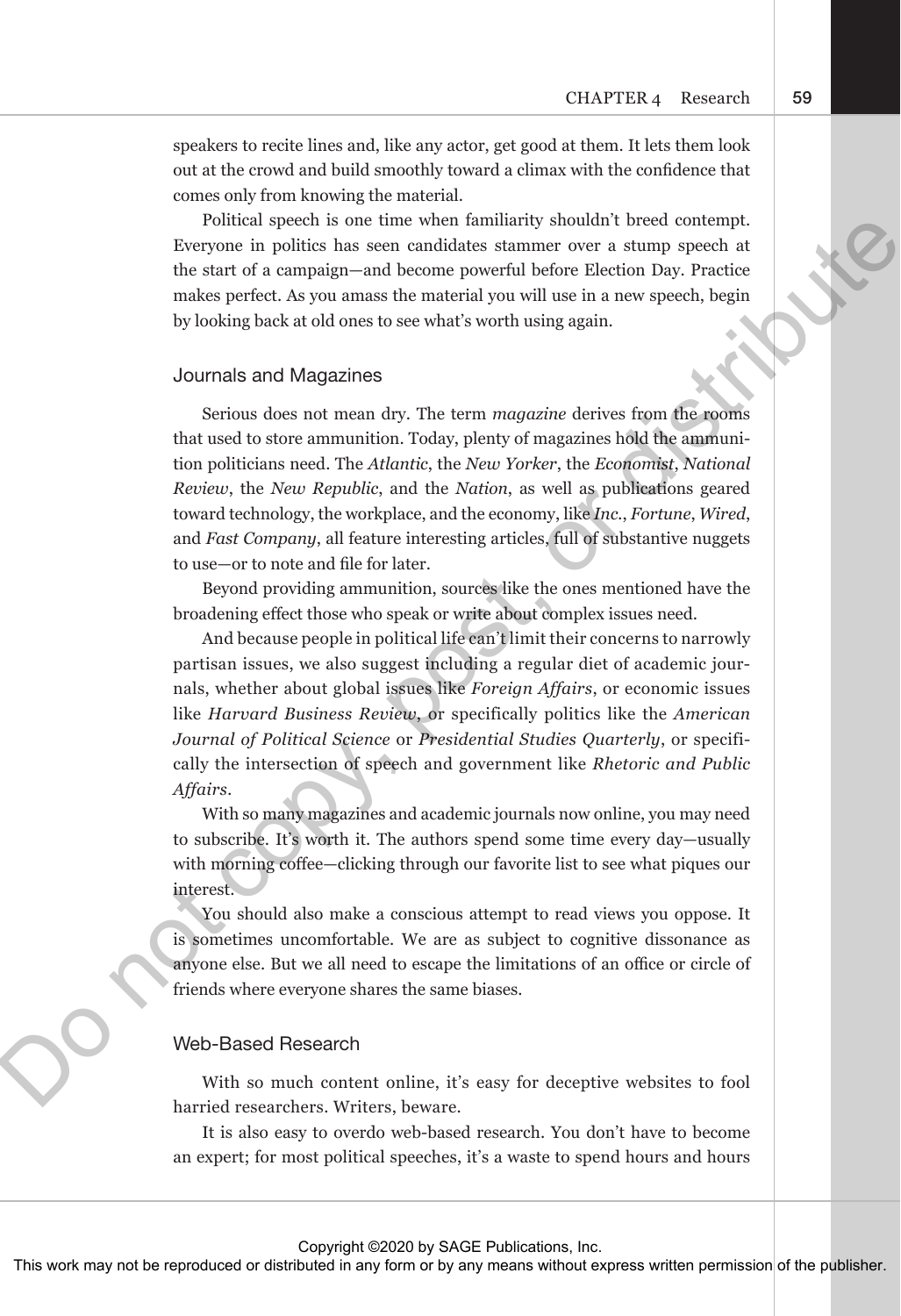wading through the tons of position papers you can click through. No matter how important they consider their own issues, most audiences don't expect to hear about them the entire time a speaker is at a podium.

That said, writers should still use the internet to research issues and details, even if they know the topic well. To write from memory about, say, Hurricane Maria or the crowds during the "March for Our Lives" rallies is to deprive yourself of the best details—not to mention to trust your memory more than your memory may deserve.

Go beyond articles and position papers to spend a few minutes clicking through pictures of splintered boats piled on top of one another, or children on their parents' shoulders holding homemade signs. A huge advantage of the internet is that you can essentially return to a time you're writing about and experience the happenings right along with the people who were posting on social media or being covered by reporters. Take advantage of that to bring speeches to life. That saids verifies showth will be the interest to research is<br>secure any form or the publisher. The reproduced or the constraints have a specifically the stationary means were may be reproduced in the publisher. National

## The Speech Conference

You may notice that so far, we haven't referred to the way that political staffers, nurtured on stories about Ted Sorensen's long hours spent with John F. Kennedy, or Jon Favreau's partnership with Barack Obama, envision the speechwriting process happening: through meetings with the boss.

Speech conferences can help enormously when they happen. They allow speakers to bless the general thrust of your approach and allow you to get a sense of what the speaker wants. It doesn't hurt that a speech conference also helps the boss appreciate your brainpower. If you come armed with a perceptive comment—even one—it can help your career.

At a meeting in 2005, after Condoleezza Rice became secretary of state, Chris Brose—then a junior writer—raised his hand and asked a thoughtful question. Rice asked her chief of staff, "Who's that skinny, red-haired guy?" Soon Brose was her chief speechwriter, traveling around the world with her and offering advice on policy as well as language.<sup>3</sup>

Such stories are exceptions, and what staffers call "face time" doesn't always produce the best material. Consider these meeting from the point of view of the speaker.

The boss gets off the phone after twenty calls spent winning support for a vote on the floor to see a few people poking their heads in the door. "Speech conference about tomorrow's event. Chamber of Commerce," someone says.

The boss struggles to remember. "How'd that get on the schedule?" "You approved it."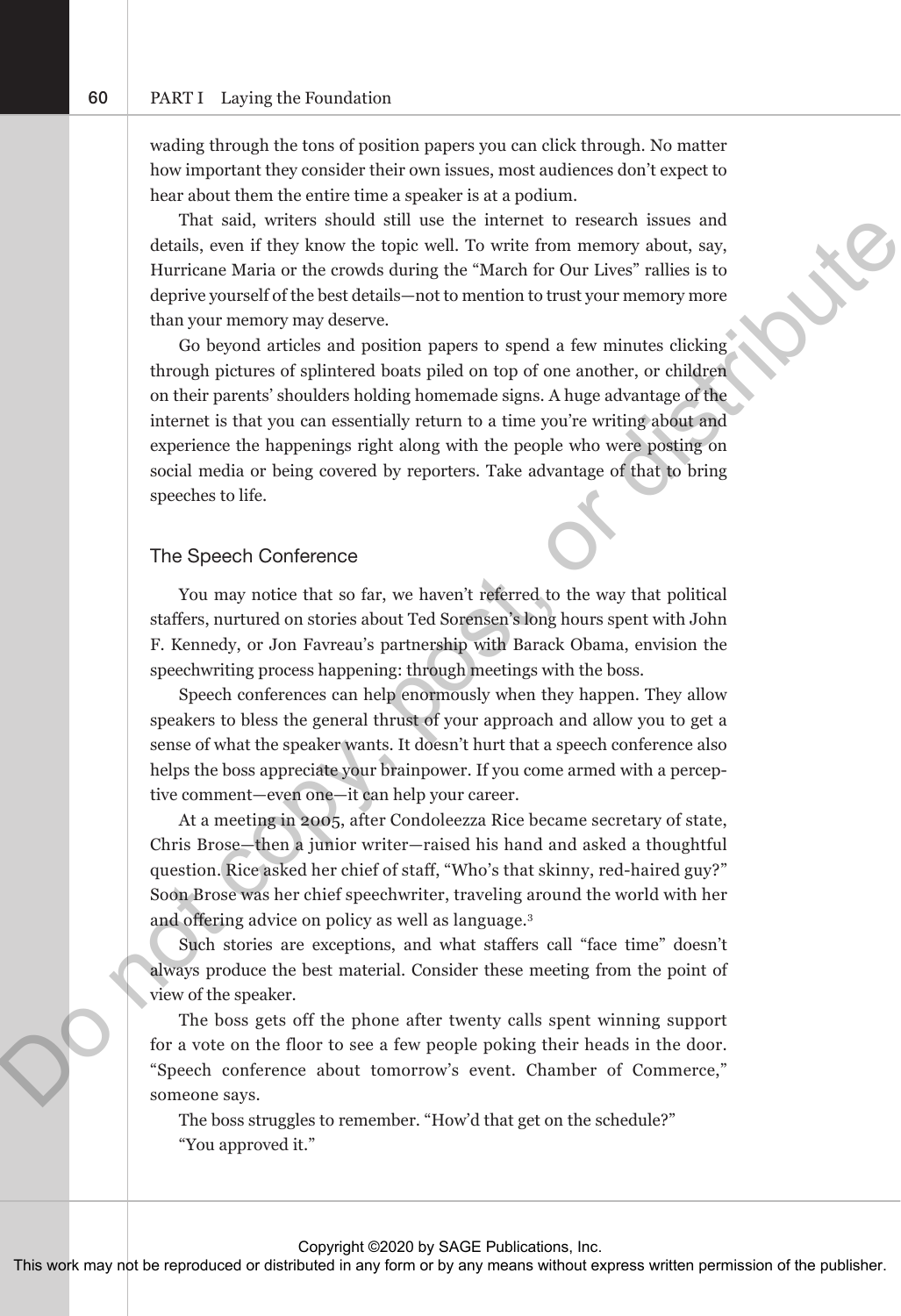"Okay. Come in."

You hear the reluctance as you step in the office and take a seat.

The boss suggests a few lines. (*Do something about innovation. You know. Helping entrepreneurs with small business loans.*) There might be fifteen minutes of conversation, during which you can ask a few questions that will help. (*Do you want to be partisan? Do you want to mention your vote on House Bill X?*) You walk off feeling you didn't gain much, while the speaker happily thinks you now have everything you need—except for a bit of what nonwriters like to call wordsmithing.

Occasionally this might even be true. If speechwriters do their jobs, you will transcribe the notes and make sure to include the page of usable material the meeting produced; speakers will see their words and feel they haven't been ignored.

A better approach is to do your homework. Enter the meeting armed with ideas and questions. Expect that a busy schedule has left the boss little time to think about a speech in advance, much less formulate a cohesive argument or outline. Don't expect much from asking, "So, what do you want to say?" Instead, like a good investigative reporter, offer something that could provide a thoughtful response. Ask about things you already know, but haven't heard from the boss's mouth. Henry are represents to the particle of the rest or by any state. There is the reproduced or the publisher or distributed in any form or by any state of the publisher. This we are the publisher of the publisher of the pub

"I heard you say once that your parents owned a small business. What was that like? Did your parents talk about business at the dinner table? Did you ever work for the family business?"

A politician may answer, "Well, you would never use this is in a speech, but . . ."

"You'd never use this" is a sign to start typing. Speechwriters find ways to connect personal answers to policy positions in ways that will bring the boss's speech to life. And don't forget: the audience response to that kind of interesting and concrete detail will make the boss more likely to sit through another speech conference.

If you can't get face time with the boss before a particular speech, don't despair. The people who do spend more time with the boss know a lot; it's worth the time to build relationships with them. When the chief of staff returns from an event you didn't attend, ask how it went. Talk to the executive assistant about what the boss said about the event. Call the boss's college roommate, or tennis partner, or spouse.

And, of course, whenever possible, go listen to the boss speak. You'll see for yourself what material worked and what didn't. You'll hear what the boss added while in the car on the way to the event. Then, if there is one, make sure to stay for the Q&A. This is when you will discover the anecdotes you can use again and again.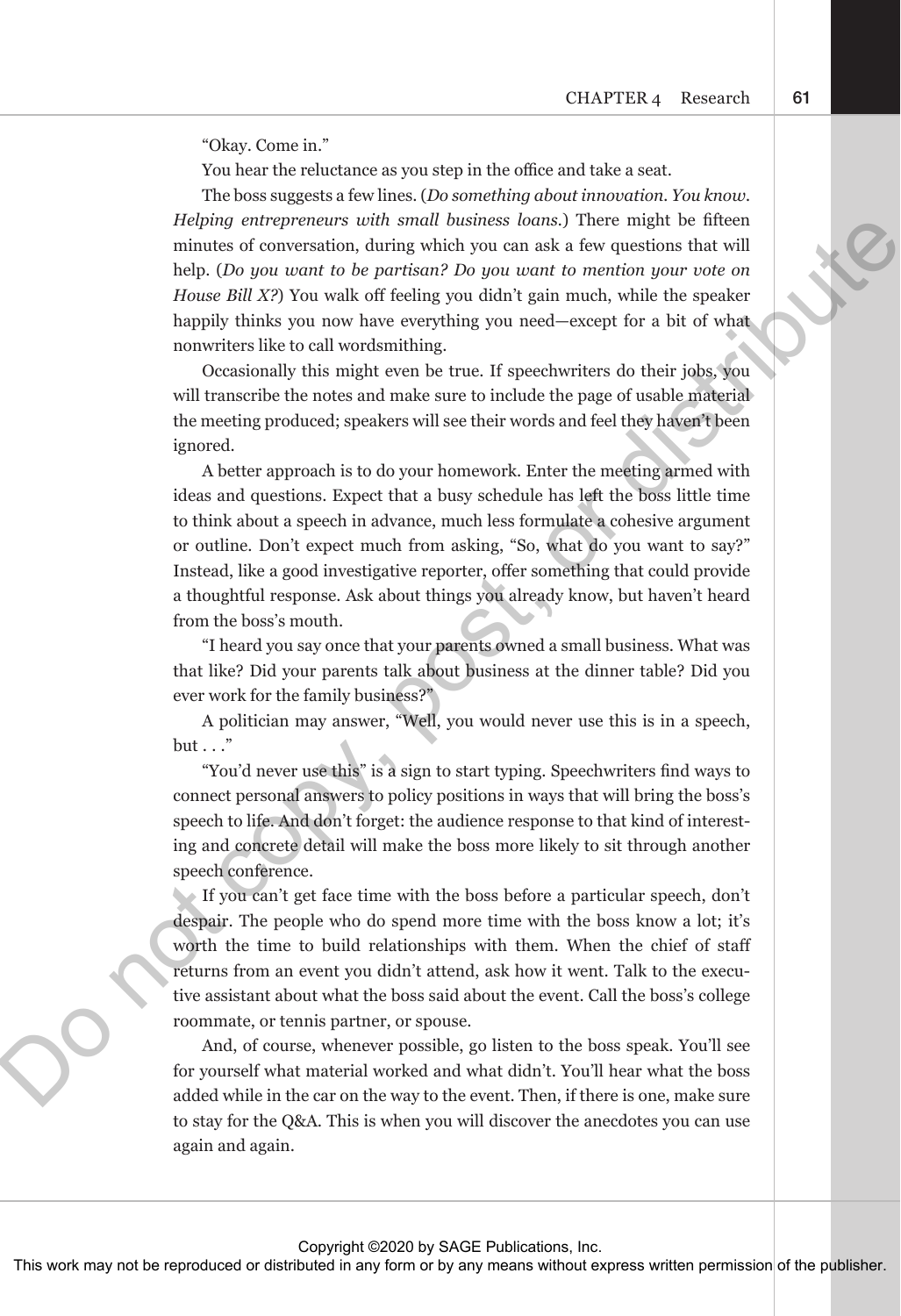# BEHIND THE SCENES

# Wyatt Tee Walker

He has been a theologian, antiapartheid activist, author, and pastor, but Wyatt Tee Walker is best known for being Martin Luther King Jr.'s chief of staff during the days of the March on Washington. In 2008, he told CNN what it was like to be behind the scenes.

It turns out King's staff were distressed that King would use the same old speech. "The inner circle of Dr. King," Walker told CNN reporter Soledad O'Brien, "felt that the 'I have a dream' portion was hackneyed and trite because he used it so many times in other cities." This work comes the reproduced or distributed in any form or be reproduced to the reproduced or the reproduced or the publisher or  $\alpha$  Copy and  $\alpha$  Copy and  $\alpha$  Copy and  $\alpha$  Copy and  $\alpha$  Copy and  $\alpha$  Copy and  $\alpha$  C

So, the night before the 1963 speech at the Lincoln Memorial, they decided he should have a new ending. They called it "Normalcy never again."

Wyatt said, "I remember very vividly Andy Young and I going up and down the strips of the hotel taking drafts of what we thought should be a new climax."

King took the new speech with him to the National Mall the next morning. He came to the new ending. And paused.

"I was out in the crowd somewhere," Walker remembered, "and when he swung into 'I have a dream,' I said, 'Oh [expletive deleted]' . . . after all that work.'"

Walker had forgotten what staffers often forget at their peril: what they hear every day, what they find hackneyed and "trite," is fresh to almost everyone else.

*Source:* This "Behind the Scenes" box is based on Soledad O'Brien's interview for CNN's *Special Investigations Unit* titled "MLK Papers: Words That Changed a Nation," which aired February 24, 2007. The transcript of the program can be found at http://edition.cnn.com/ TRANSCRIPTS/0702/24/siu.01.html.

# RESEARCHING THE POETRY

"Devote more time to the poetry than substance," Peggy Noonan, columnist and former Ronald Reagan speechwriter, says.4

She means that for a speechwriter, more important than the actual points you'll make are the stories, details, examples, quotes—and, yes, sometimes even poetry—that make speeches inspire, excite, and move audiences.

She is absolutely right. Policy people can hand you policy ideas. No one but a speechwriter, though, is likely to suggest the kinds of things that affect an audience: a clever analogy, inspirational story, or genuinely funny joke.

We've been in lots of speech conferences that go something like this: Policy people are asking about nuances in a bill and wondering whether we're using "current numbers."

After a while, the speaker looks at the speechwriter. *What do you need?* her face asks.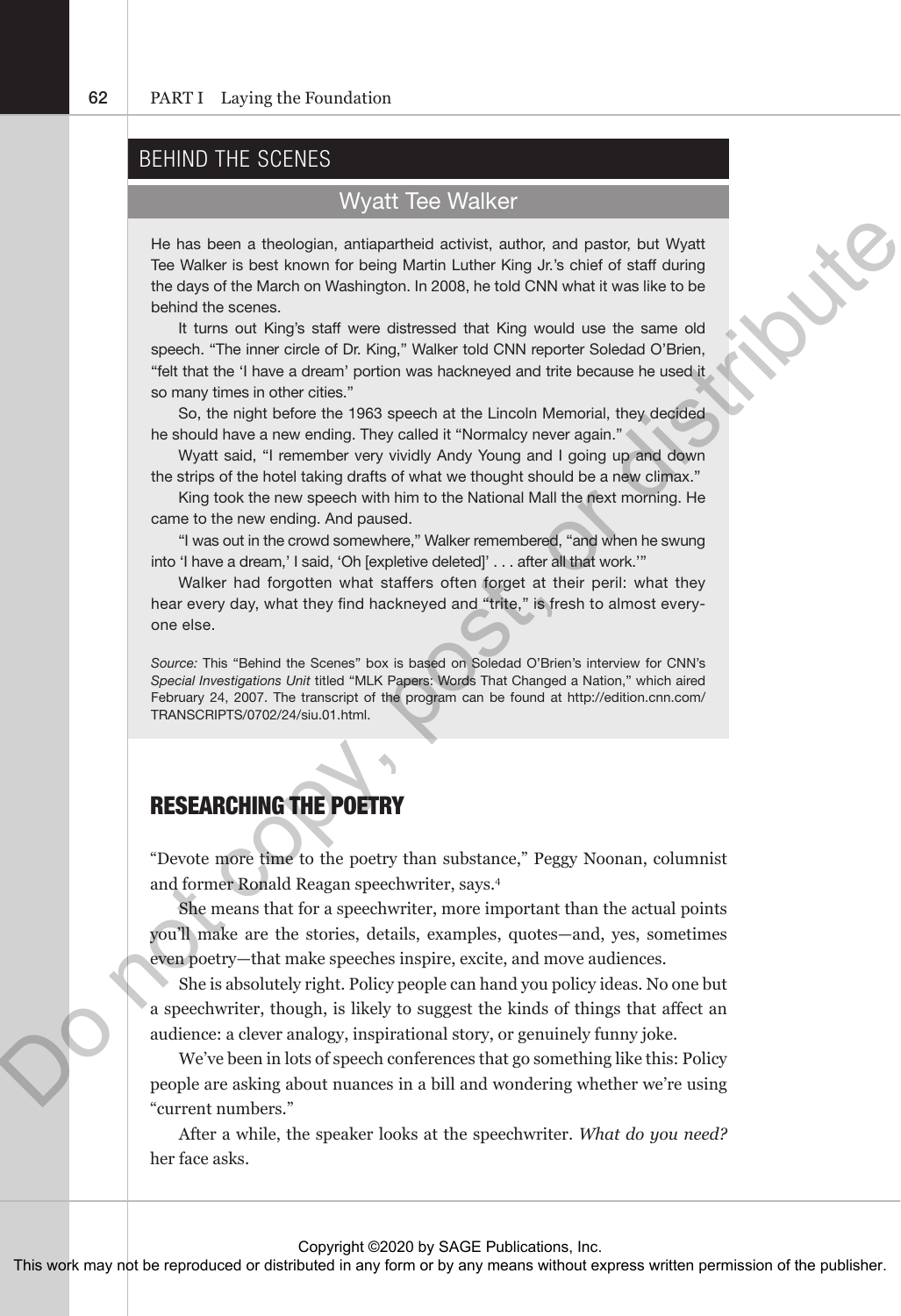"Did you see Trevor Noah last night?" the speechwriter asks. "He said something you could use."

Sometimes other staffers roll their eyes. But as you will see, the "poetry" some view as useless ornament is what audiences remember. It's what moves audiences to march. Because no one else on staff usually cares about that material, the speechwriter must. Because there is no one else to help, it takes the longest time. It's not unusual to spend an entire day finding the right story or detail—and then an hour to write the whole draft. That isn't a mistake; it's a sign you're doing things right. some view as tooks entropied to what may be reproduced or the top float means the reproduced or distributed in any form of the publisher. This weak or both the publishers with the publisher and both the publisher. This wi

## Sources That Work

## Personal Contact

The more time you spend with the boss, the more chance you'll have of uncovering something unexpected.

Once, when Bob worked for Lloyd Bentsen, the senator from Texas, he heard Bentsen tell someone else a story about how his father took him to get his tonsils out.

"Thirty-five dollars," the doctor said.

"Kind of steep," Bentsen's father replied. "If I had five kids, could I get a discount?"

"You don't have five kids."

"My brother does."

The next day, Bentsen remembered, he and his cousins all came in and got their tonsils out, and Bentsen's father got a discount.

Bentsen thought he was telling a funny story. To Bob, the story was funny—and said a lot about the strides the country had made in health care. Furthermore, Bentsen could tell the story well, and it wasn't just surprising for the audience. It had the virtue of being true. That's why the story found its way into a speech about health care—and about ten speeches after that.

### Websites

We've already discussed the way web-based research helps with the ideas. It helps with the poetry, too. Speechwriters should search for quotes, quips, and stories that complement the substantive points to make speech memorable. There are infinite ways to do that with web-based research. Below, we offer just a few.

Sites like *history.com* or *onthisday.com* list noteworthy events, famous birthdays, and deaths. Will you find an anniversary or something else interesting that has a direct connection to your speech? The answer is "yes" too frequently to call it serendipity.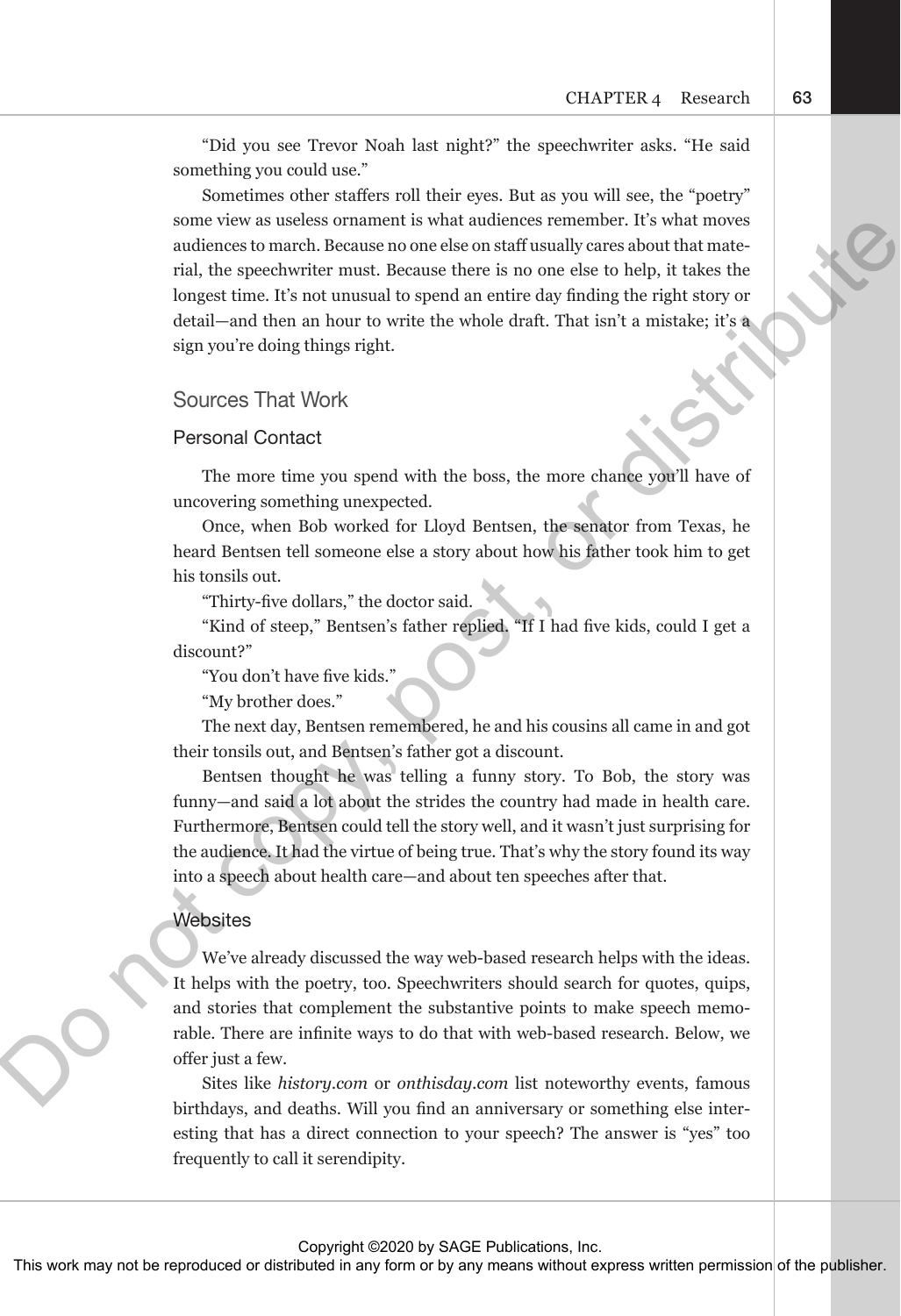## 64 PART I Laying the Foundation

Google "political jokes" and you'll see links to cartoons, the best late-night jokes, and a wealth of other items. Many of them are useless. But sometimes, all you need is one.

You can even visit *mentalfloss.com*, *howstuffworks.com*, and other general knowledge sites to discover interesting and usable tidbits.

The authors have gone to websites to find song lyrics, lines from movie scripts, the etymology of words and phrases, the genealogy of speakers, and passenger logs of ships arriving at Ellis Island. All, and many, many other searches, have helped make points more memorable.

### **Newspapers**

Of course, newspapers are sources for ideas. There are great websites that aggregate important stories for economical reading, like *theweek.com*. Others focus specifically on politics, like *Axios*, *Politico*, *Roll Call*, and the *Hill*.

But look at the front page of the *New York Times*, the *Washington Post*, or any local newspaper. You will see as many as half its stories now use anecdotal leads relevant to some public policy issue. They're the issues that matter to voters and elected officials: jobs, health care, education, climate change, poverty, taxes. Use those stories; they are often moving as well as true, making them as valuable as the ideas they illustrate. And cite the paper and the journalist*.* It will make clear that your boss doesn't just read position papers but—like the audience—reads the newspapers. You can convine the means when the means when the reproduced or distributed in any form or by any with the reproduced or the same of the same of the same of the same of the publisher. The same of the publisher and the pu

## TV Late-Night Shows

"I see the Iraqis are writing a constitution," Jay Leno said once, as the Bush administration was beset with news about Abu Ghraib prison, not to mention its own illegal wiretaps. "Why not give them ours? Written by some smart guys, it's lasted for two hundred years—and we're not using it anymore."

Ancient as that seems, one of our clients, who runs a nonprofit that tracks judicial appointments, has been using that joke ever since. "Always gets a laugh," she says.

In Chapter 9, you'll read more about the challenges of using humor in politics: It needs to be edgy—but not raunchy. Politicians love Chris Rock, but they can't quote anything he says. On the other hand, they *can* quote the latenight talk show hosts. And now it's easier than ever to use jokes from Stephen Colbert, Jimmy Fallon, Jimmy Kimmel, or some of the cleaner Trevor Noah or Samantha Bee routines. All are online.

## Other Speeches

Speechwriters should make a daily stop at Stephen Lucas's *www.ameri canrhetoric.com.* There you will find hundreds of great speeches, many with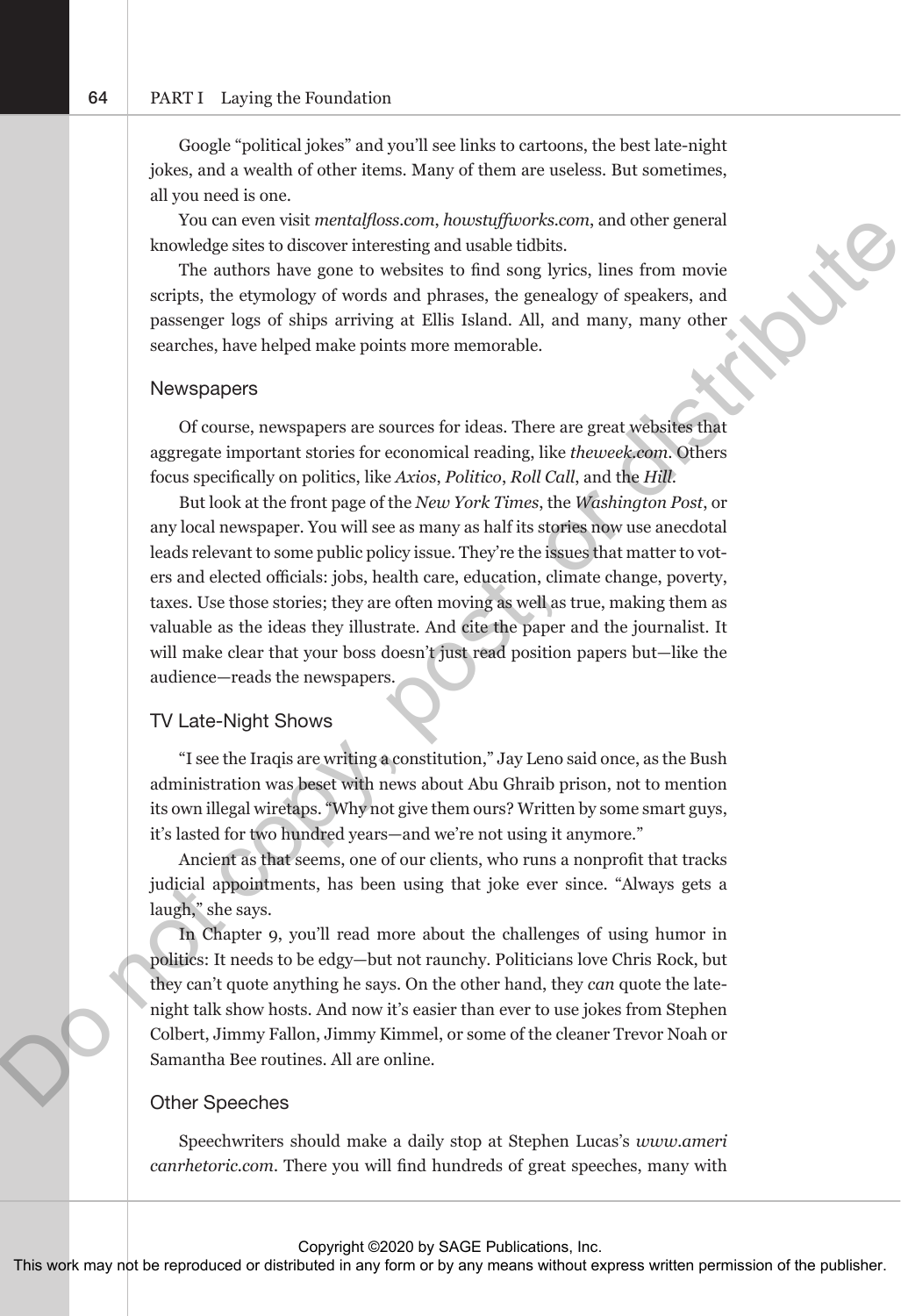not just text, but audio and video as well. You might find a moving story to suit your immediate needs, and you'll run across stories and memorable lines to save for other days.

Similarly, *TED.com* has speeches that are not only well produced but noteworthy for their use of story, humor, evidence, surprise, and brevity. *Vital Speeches of the Day*, a magazine that has been reprinting speeches since 1934, appears each month with a collection of notable speeches, sometimes about political issues, but always presented without editing.

You can find other political speeches on C-SPAN, in the *Congressional Record* (*www.congress.gov/congressional-record*), or posted on the personal websites of individual members of Congress. Regularly comb through them. Often, when politicians publish speeches, staffers remove the jokes and clean up places that didn't work. They will label speeches "As Prepared" vs. "As Delivered." All versions are useful because they were written for people with the same needs as your boss. Similarly, 7.120. over the reproduced by the reproduced by the reproduced in any form or by any means with a specifical specifical specifical specifical specifical specifical specifical specifical specifical specifical sp

As we were writing this tip, we decided to test whether online speeches do in fact contain usable material. We picked a Democratic senator at random—Dick Durbin of Illinois. One of us went into his website and clicked on a speech from May 21, 2018, about the state of American politics. In it he quotes Franklin Delano Roosevelt:

In his first inaugural address, in the midst of America's gravest crisis since the Civil War, Franklin Roosevelt acknowledged: "Only a foolish optimist can deny the dark realities of the moment." But he also reassured us that "the only thing we have to fear is fear itself nameless, unreasoning, unjustified terror which paralyzes needed efforts to convert retreat into advance."

Interesting. Durbin quotes the sound bite we all know, but he includes some of the lesser-known context. Not bad. A Democratic politician could use that. We might find even more of the details about how that line came to be, and make it into a story. We'd certainly put the FDR quote into a file and note it for future use. Test successful.

## **Books**

Books still exist. We googled it.

Despite the wealth of material on the internet, anyone speaking often—or writing speeches often—should amass a library of the immensely useful books of quotes, anecdotes, jokes, and other materials that can bring a speech to life.

Some look down their noses at quote books, arguing that they allow speakers to fake erudition.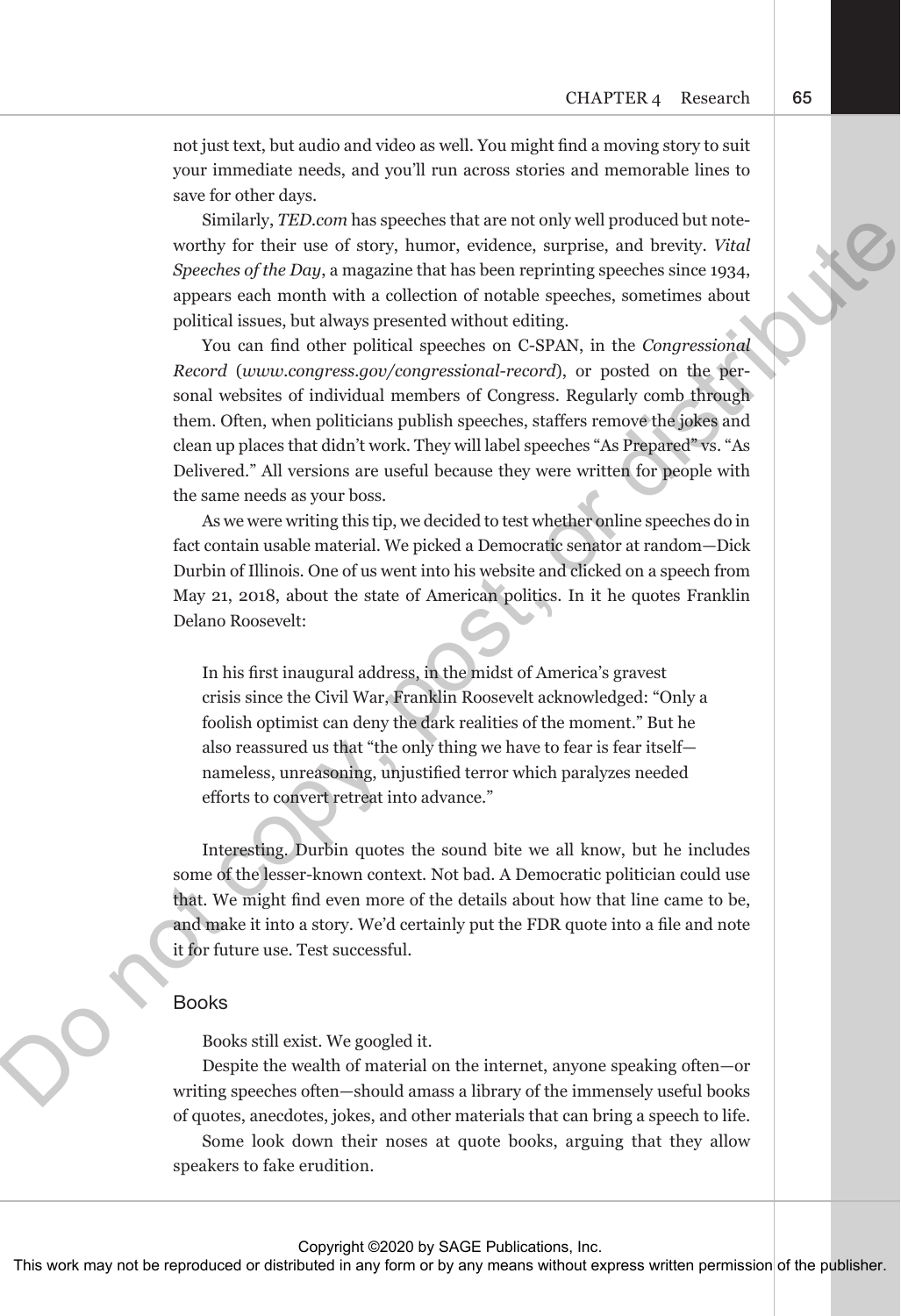#### 66 PART I Laying the Foundation

Within limits, using such books is ethical and useful. Without quote books, you sacrifice the best way to find the wealth of pithy, insightful, and witty things others have said, or the moving—and often true—accounts of people whose stories can move, inspire, or illustrate your points. Among them: CQ Press's *Respectfully Quoted*; Lewis D. Eigen and Jonathan Siegel's *Macmillan Dictionary of Political Quotations*; the humorous books written by, or the collections edited by, James Humes, such as *Speak like Churchill, Stand like Lincoln* or *Roles Speakers Play*; Clifton Fadiman's *Little, Brown Book of Anecdotes*; Mo Udall's classic, *Too Funny to Be President*; or any of the books published by former senator and presidential candidate Bob Dole. popels whose statestics can invest in the reproduced Outcombus the burstics of the product of Outcombus the human states with the statestics of the control of the control of the publisher. For burstics with the component o

One particularly useful book: Ralph Keyes's *Quote Verifier.* It's incredible how often the speaker who usually gets credit for a famous line never uttered it. Did Benjamin Franklin say, "An ounce of prevention is worth a pound of cure"? Check Keyes's book.<sup>5</sup> You'll learn that Franklin did, but he didn't claim credit. He would say it was an old saying or a proverb. You can still use the quote. Mentioning who really said it makes listeners see that speakers care about telling the truth.

In addition to quote books, speech anthologies such as William Safire's *Lend Me Your Ears* offer not only a treasure chest of significant speeches but contextual analysis as well.

Biographies and historical accounts—like those by David McCullough (*Truman*, *The Wright Brothers*, *1776*), Ron Chernow (*Hamilton*, *Grant*), Walter Isaacson (*Benjamin Franklin*, *Leonardo da Vinci*, *Steve Jobs*), and Doris Kearns Goodwin (*Team of Rivals*, *No Ordinary Time*)—offer the kind of detail that can make analogies moving and memorable.

Even books you might find in the business section or under social psychology can be helpful. Malcolm Gladwell (*Tipping Point*, *Blink*, *Outliers*) and Dan Pink (*When*, *Drive*, *To Sell Is Human*), for instance, each offer loads of interesting findings that can help illustrate your point. That's not surprising. Dan's a former speechwriter, and, full disclosure, Eric shared an office with him.

To be clear: Leafing through a book in the moments just before a speech is due creates a sure way to strike out. At times like that, nothing looks interesting, funny, or remotely usable.

Instead, read books when you have time to think. One of us once gave a book of political jokes to his boss, suggesting he leave it in the bathroom and check off the ones he liked.

He came back a week later. He'd checked off only fifteen jokes. That made it well worth the purchase price.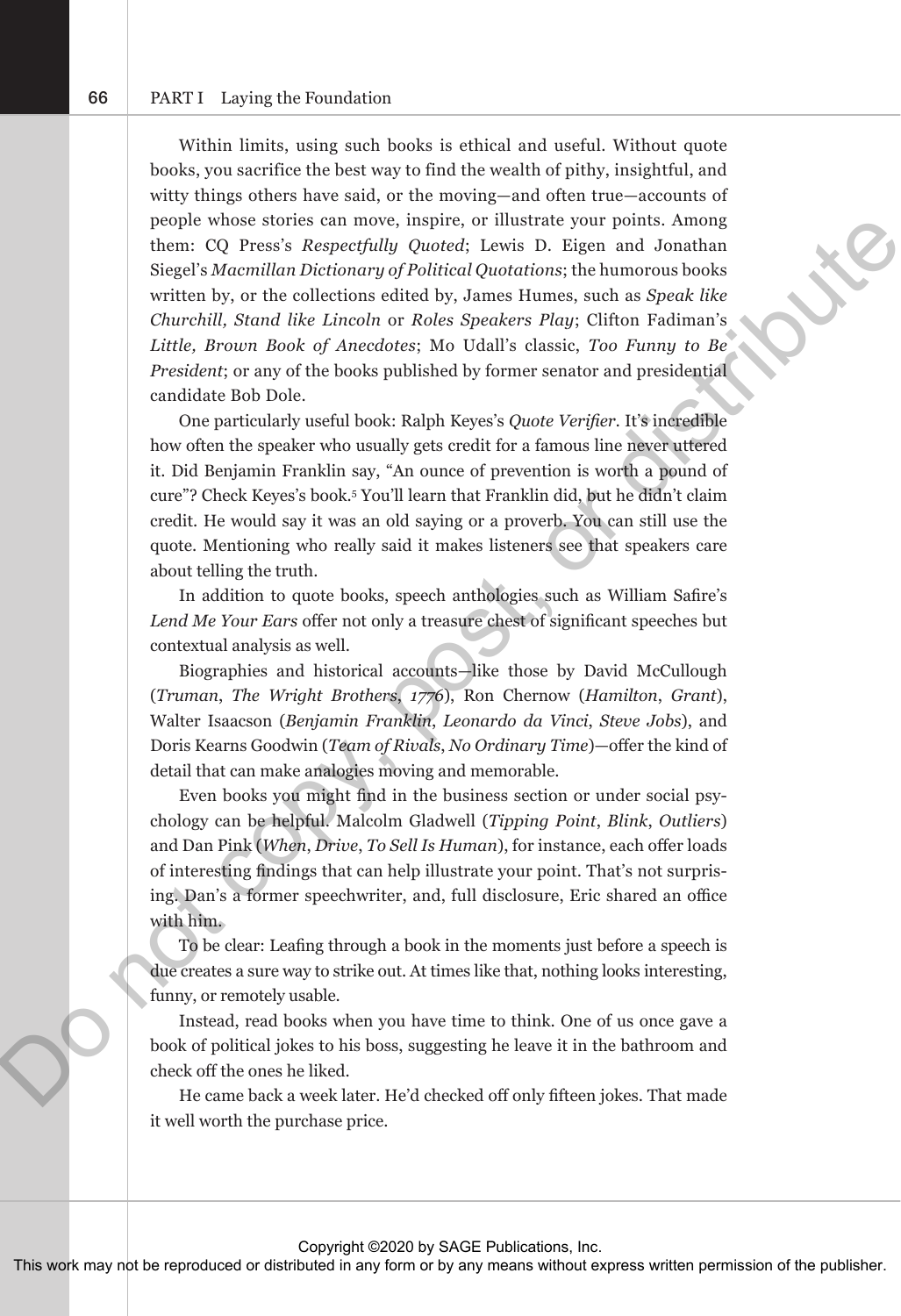## Podcasts

Podcasts have become an invaluable research tool. Political podcasts like *Pod Save America* (created by former Obama scribes and press aides Jon Favreau, Jon Lovett, Tommy Vietor, and Dan Pfeiffer) and *Slate*'s *Political Gabfest* (run by journalists John Dickerson, Emily Bazelon, and David Plotz) offer sharp commentary. NPR's *Freakonomics Radio*, WNYC's *Radiolab*, and *TED Radio Hour* might be considered general interest but cover ideas essential to anyone in politics. Even the storytelling of the *Moth* has material you can use. Thanks to each, and many others, it's possible to find poetry while exercising on the treadmill or commuting to and from work.

Admittedly, it's difficult to affix a sticky note to a podcast. It's like that old political joke about putting campaign bumper stickers on cars: it's easier when they're parked. When you hear something great on a podcast, make a note in your phone of which episode you heard, or work out some other system to help you remember. It's worth the trouble.

This brings us to a final "source" for research: become your own source.

## Personal File

Every time you see, hear, and then use a joke, story, or interesting fact, you have found a bit of material with an important stamp of approval: yours. Whether you are a politician thinking about your own speeches or a staffer writing them for a boss, begin a file. Years ago, this would have meant a cumbersome system of note cards in a file drawer. Now it is easy to copy and paste each joke, quote, interesting litany, startling statistic, or even—it's possible—thoughtful or clever line you have thought up yourself. When you find something great or watch the speaker use it wonderfully, you think you'll remember it forever. In fact, if you don't add it to your inspiration file, you'll forget it next week. Don't let the good ones get away. The results are the repression of the repression or distributed and Solar Pointins and Divid Poisition or CR and Divid Poisition or Divid Divid Control of the Poisition or Bartist Divid Divid Control of the publisher. A P

# FINAL WORDS

Keeping the sources we've talked about in mind, let's return to the 1984 Ronald Reagan speech in Binghamton, New York, that began this chapter.

It wasn't a big event. For the Reagan White House and reelection campaign, it was a *typical* event. Yet Eric has repeated the anecdote for years—not only as an "origin story" for how he became interested in speechwriting, but also for what Reagan's speech teaches other writers. We thought using it could help you see how research affects a speech and its audience—how a narrative helps people remember and, ultimately, act.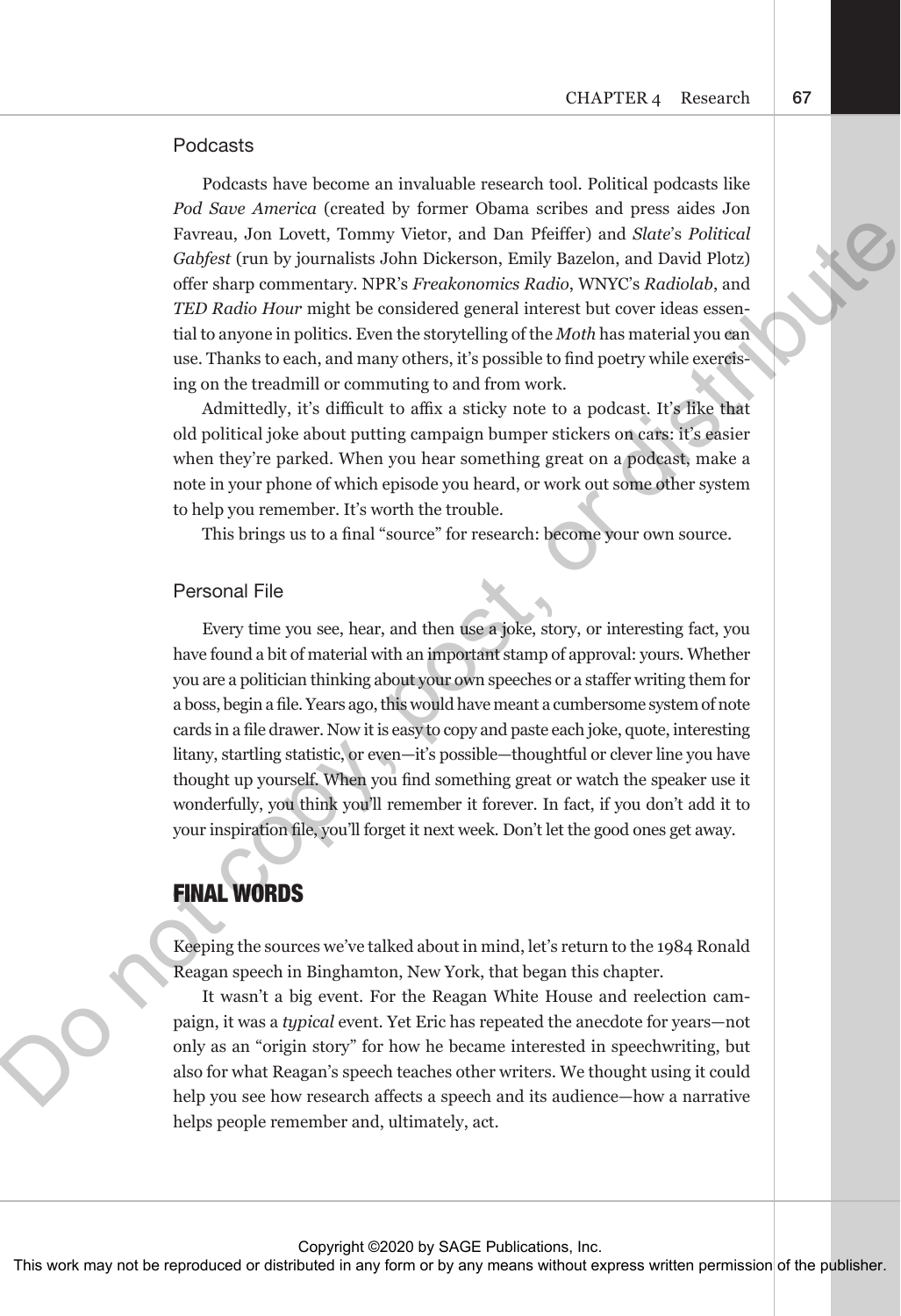Still, for the sake of an academic text, Eric thought he should obey another Reagan lesson: "Trust but verify."

He began by visiting the Reagan Presidential Library's online archive. There he found the transcript. Reagan started talking at 4:34 p.m. Just as Eric remembered, Reagan began and ended by praising the audience members and reminding them that their special story was America's story.

I know this valley holds a special story—one of hardship overcome, of determination, hard work, family, and faith. And in many ways, your story is America's story.

When those immigrants came to our shores and said "Which way EJ?," they were asking which way opportunity, which way peace, which way freedom.

## Check.

A Google image search showed Reagan standing on a stage with an American flag as the backdrop. The entire speech, along with the "Fritzbusters," is on YouTube.6 The song is more amateurish than Eric remembers. Nevertheless . . .

Check. Check.

Next, he found details in stories from the local Binghamton newspapers. That a high school chorus performed "God Bless America." That the crowd approved. That speechwriter Peter Robinson, a graduate of nearby Vestal High School, wrote the draft.

Wait a second. That's where Eric went.

Soon, thanks to more research that included a visit to LinkedIn, he was on the phone with Robinson, and they discovered they'd shared the same tyrannical soccer coach. But at first, the conversation was disappointing. It turns out "Which way EJ?" didn't exactly validate the purpose of this chapter. Robinson didn't have to research the phrase at all because, like Eric, he'd known about it from childhood. (He did say the White House researchers made sure the story was accurate.)7 There he found the transition of the reproduced or distributed in a publisher and the reproduced or distributed in any form or  $\sim$   $\alpha$  the representation, have been found in a the publisher of the publisher permission o

But then Eric and Robinson began talking about a speechwriter's life. And Robinson happened to mention another speech he'd written—one of Reagan's most famous, actually. The one the president delivered in Berlin in 1984.

Peter Robinson may not have needed research for "Which way EJ?," but the Berlin speech showed that he knew how indispensable research is. For here is guidance he received for the assignment:

"Audience of about 10,000. Length: 20–25 minutes. Subject: foreign policy. Period."8

That didn't satisfy Robinson. He flew to Berlin. He visited the embassy. He interviewed diplomats. All he heard was boilerplate, material he could have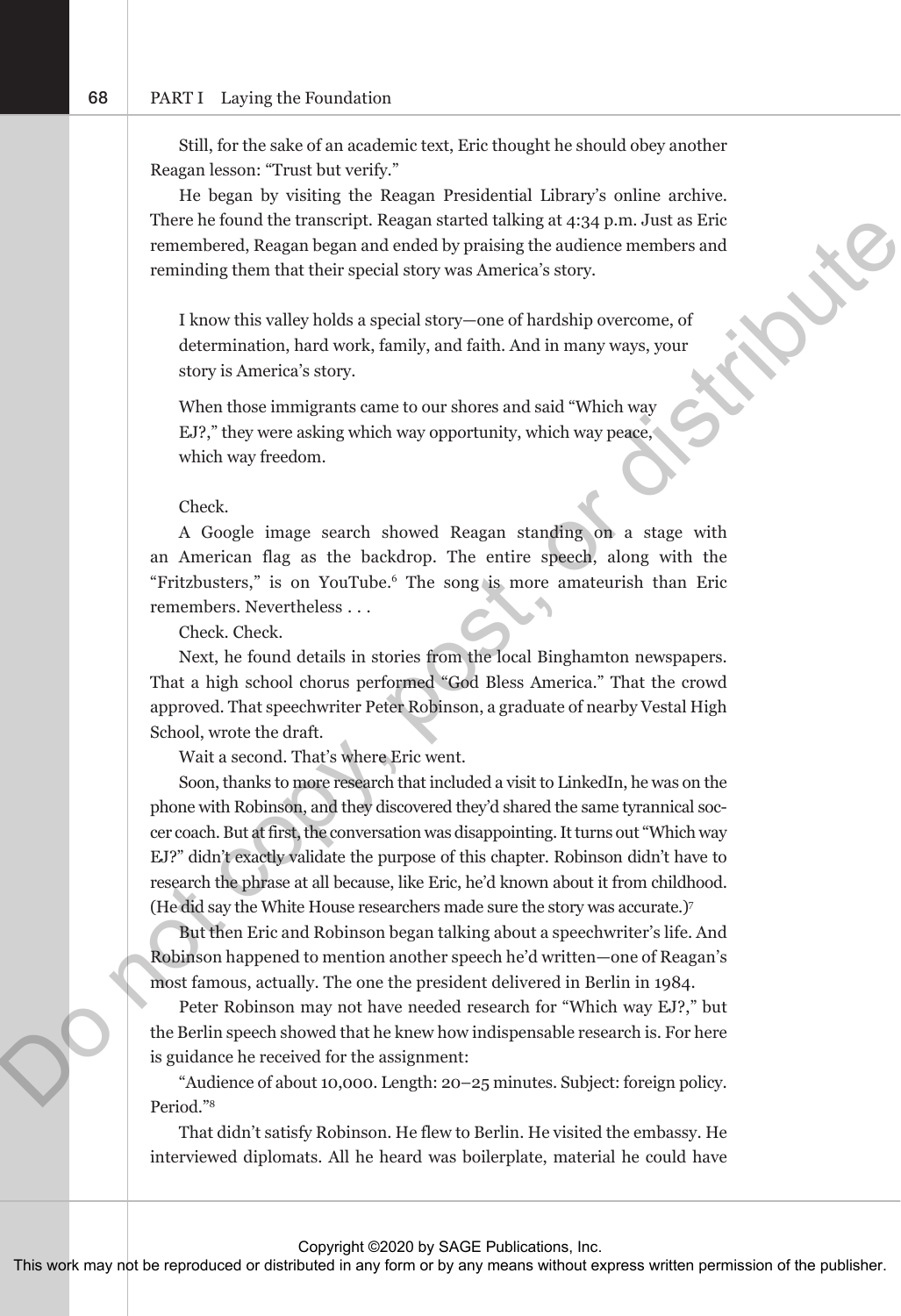gotten without crossing the Atlantic—until he had dinner with some Berliners. A woman told him that if Gorbachev was serious, he'd just get rid of the slab of concrete that divided her city, east and west.

That's usable, he thought. The president will respond because it's concrete, literally, and to the point. Robinson scribbled in his notebook. Others had similar ideas, but it was Robinson who, when he returned to Washington, put it in the draft.

## **"Mr. Gorbachev, tear down this wall."**

What should you make of this chapter—this window into the life of a speechwriter? Here are a few things we hope you'll take away.

First, despite what colleagues say about a new speech, it will not "write itself." A speech doesn't research itself either. And no matter how much other staffers know, research and a speechwriter's ability to find compelling details often make the difference for the speaker *and* the audience.

Second, even with robust tools, we can never reduce research to a science. Some days, you take a break, pick up the newspaper, and see the perfect detail jumping off the front page. Other days, you spend hours rejecting one piece of material after another, all for a short, five-minute speech. When your boss calls and asks, "Hey, where's the draft?" you gulp, say, "Forty-five minutes," and go with what you have. That we solonic the chosen of the pression will exponent be<br>come of the chosen of the chosen or distributed in any form or by any means that the chosen or<br>the definition of the chosen or distributed in a streament to Wash

Third, speechwriting can be a lonely exercise, but speech researching shouldn't be. Don't just use other staffers. Cultivate them. Be grateful. Go out of your way to return the favor. Help them if they need advice on how to phrase something. Show your respect. Then, when you need research, they will show theirs for you.

Fourth, don't just rely on an email. Talk to people "on the ground." That's how Peter Robinson came up with a memorable phrase and how, researching for this book, Eric learned about it.

We'll come back to this subject again in Chapter 14. But so far in *The Political Speechwriter's Companion*, we've covered four areas: the special needs of the politician; the ways people have tried to persuade others for almost 2,500 years; the needs of those listening to speakers; and some steps regarding research.

Time now to examine what goes into the speeches themselves, how to *use* all that good stuff you've researched.

Soon we will cover the LAWS of political speech first mentioned in Chapter 1: language, anecdote, wit, and support. They are the elements that can do for a speech what brick, glass, and stone can do for a building: make it beautiful.

You can't have a building without structure. You can't have a good speech without it, either. And while there are many kinds of structure in persuasive rhetoric, Chapter 5 will focus only on one, because of its incredible utility in politics.